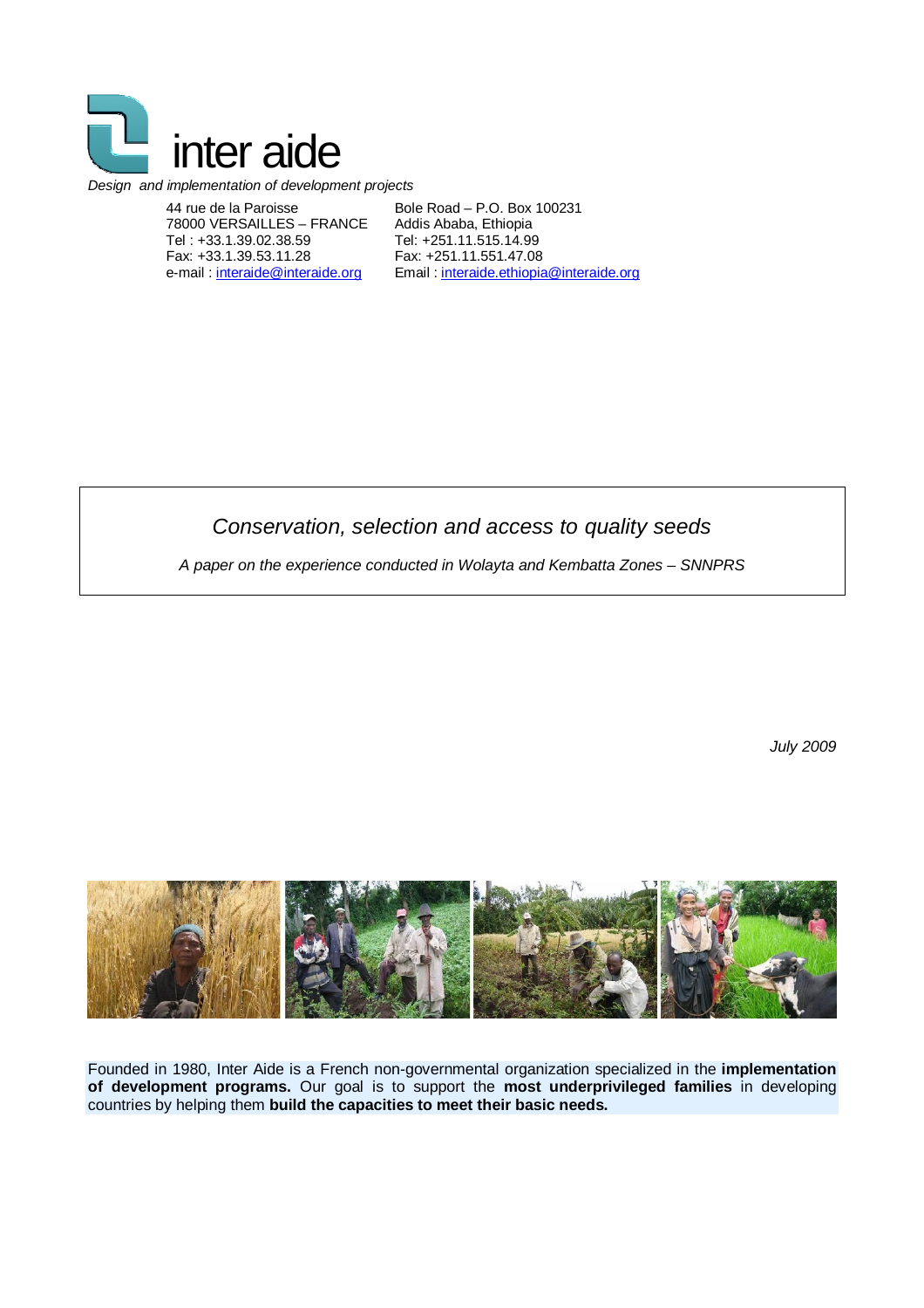# **The agricultural projects implemented by Inter Aide in Ethiopia**

The agricultural projects take place in 3 districts (Woredas) of the Southern Region of Ethiopia (named Southern Nations, Nationalities and Peoples Regional State -SNNPRS), which is located at about 400 km south of Addis Ababa: *Kacha Bira, Hadero* (Kembatta Zone) and *Damot Gale* (Wolayta Zone). Inter Aide works in close collaboration with the local organisation RCBDIA in *Ofa* Woreda (Wolayta).



The main objective of these 3 programs is to **improve the food security of the vulnerable families on the short and the long term** and to **enhance the capacities of the local agricultural actors to develop the local production while durably protecting the natural resources**.

Inter Aide first started working in agriculture in Ethiopia 1994, mainly on natural resources conservation. Today, in partnership with the Ministry of Agriculture (MOA) and the traditional local structure *"Iddirs" (see below)*, our actions mainly focus on 5 essential and complementary elements in the local context as regard to food security:

- *1.* **Durably protecting the natural resources of the targeted families**: starting from collective (subwatershed level) and individual farmers' plot diagnoses, this component aims at restoring and improving the soil fertility through the setup of adapted anti-erosive measures. *In 2008, 1876 farmers have actively been involved in the protection of their lands with a total of 227km of antierosive structures built in the year, equivalent to the protection of about 284 hectares of arable lands:*
- 2. **Facilitating access to fodder:** through the multiplication of well adapted and high yielding leguminous and grass species (*Phalaris, local Desho, Sesbania spp., Pigeon pea, Napier grass, Bana grass…*). These varieties are multiplied in backyard nurseries and then counter-planted on the anti-erosive structures (to consolidate them), on the borders of the farmers' plots (without demanding additional farm areas) as well as on degraded pasture lands. *2 304 families have established a backyard nursery for the multiplication of fodder in 2008*
- 3. **Strengthening the capacities of the families to conserve, select and access quality seeds:** the project role is to help to restore seeds conservation mechanisms, to encourage seeds selection, to introduce improved seeds varieties through a revolving capital managed by the Iddirs and to facilitate a durable access to improved seeds.
- 4. **Improving and diversifying the agricultural production** through the diversification of techniques and of the agricultural production (yam miniset propagation, vegetable gardening, taro, triticale).
- 5. *(transversal)* **Enhancing the organisational capacities of the local actors** *(MOA, Woreda Local Authorities, Iddirs, existing farmers' groups…)* **to develop the local production and to manage, preserve and extend the support mechanisms for the vulnerable farmers**

In Ethiopia, **Iddirs** are vernacular organisations primarily intended to help members facing difficult situations in day to day life. These are systems based on collective savings, aiming at supporting financially and organisationally the member families in certain circumstances (burial ceremony for instance). Based on mutual understanding and solidarity among members, Iddirs constitute the nearly sole traditional entity having a real legitimacy within the community

# **Content of the document**

This document mainly focuses on the 3<sup>rd</sup> component "Strengthening the capacities of the families to **conserve, select and access quality seeds"***.* It presents the current constraints preventing farmers to access quality seeds in the local context, the proposed methodology by the project, the types of seeds promoted, some figures about the last year activities.

*Two small notes have been added in appendix:*

- A note about the role played by the Iddir and the comments of an external evaluation conducted in 2008 on their involvement
- A small success story illustrating the importance of seeds' conservation for the most vulnerable families

*More information about the other components is available on demand*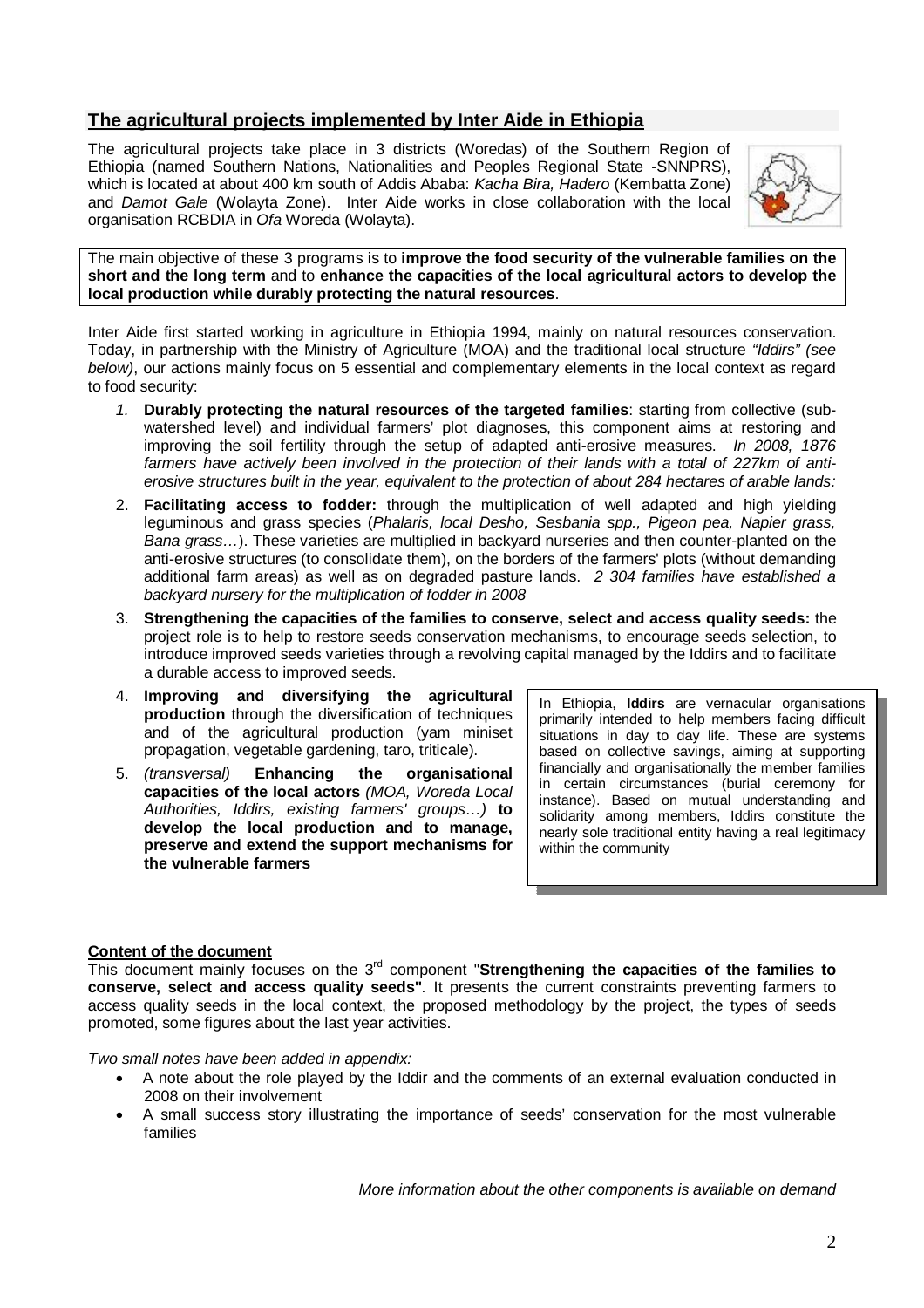# **Strengthening the capacities of the families to conserve, select and access quality seeds**

## **1. Current constraints preventing farmers to access quality seeds in the local context**

Agrarian studies carried out both in Ofa, Kacha Bira and Damot Gale pointed out that more than 70% of the farmers (and mainly the most vulnerable) are currently selling and consuming all their cereal seeds<sup>1</sup> after the harvesting time. If traditionally farmers used to conserve seeds during the inter-season, those mechanisms were gradually abandoned throughout the last twenty years. The progressive land pressure and the spiral of decapitalisation faced by the majority of the families made them unable to preserve cash or seeds capital after harvest.

Today, access to seeds represents one of the main motives of expenses. Most of the farmers are therefore obliged to resort to local credits at usurious rate (ranging from 50 to 100%) in order to purchase their seeds in June (sowing time) - when the market price is at the highest -, and then to reimburse it in January (harvesting time), - when the market price is at the lowest -. Seeds unavailability at planting time constitutes also the **principal reason for vulnerable farmers to enter into share-cropping**, sharing their plot in order to acquire seeds and labour from well-off farmers. As the product of harvest is then divided between the land owner and the seeds' provider, it becomes very difficult for the more vulnerable families to then start again conserving their seeds.

The seeds' related activities aim therefore at **reinitialising seeds' conservation and facilitate farmer's access to quality seeds**. It focuses on organisational mechanisms for the conservation, selection and storage techniques, introduction of quality seeds and support to seeds producers. The induced effects being:

- **Restoring the seeds' availability for the farmers at sowing time**
- Contribute to the preservation of the vulnerable families' capital by limiting share cropping, favouring farmers' self sufficiency and autonomy in seeds and reducing the use of usurious credits for the seeds
- Increasing the yields,
- Limiting the effect of seeds quality time-bound deterioration.

Through seeds conservation, the farmers are in a better position to plan for cropping rotation as they are less dependent on cash availability at the planting time<sup>2</sup>. Beyond that, the project focuses on facilitating the development of organisational mechanisms within the communities by the emergence of a representative interlocutor (the *Iddir*) in liaison with the other private and public actors.

## **2. Methodology**

The project approach concerning the "seeds component" is articulated around fours main axes:

## **a. Restoring seeds' conservation**

This sequence of activities aims notably at restoring access to seeds by the setup of conservation mechanisms facilitated by the organization of Seeds Conservation Groups (the groups' structure aiming at securing the seeds) and a system of revolving capital of improved seeds managed by the Iddirs. Operationally, the project made the choice to implement this component in collaboration with these local entities as they are the only traditional social organisation existing in the area dealing with social aspects. Let's note that this activity is developed subsequently with a natural resources' component within the same targeted sites following a logic of *"quality seeds on preserved land"*.



In order to restore these conservation mechanisms, the project first encourages motivated farmers to group with other voluntary peasants and to show their capacities to conserve together a minimum amount of their own seeds, after the harvest. No quantity is really determined, the interest being merely to assess farmers' capacity to secure a minimum amount of seeds together. The volunteer farmers then organise themselves into a Seeds' Conservation Group (SCG) based on their motivation, relationships, trust and vicinity.

A parallel work is made with the interested Iddirs by proposing them to integrate a "seeds' component" in their activities and internal bylaws. A capital of improved seeds is initially given to Iddirs which, in turn, lend

 Wheat, teff, barley, but also haricot bean, fava bean, ...

 $2$  The crop allotment being more related to a financial logic (difficulty to buy seeds) rather than a strategy of minimising risks.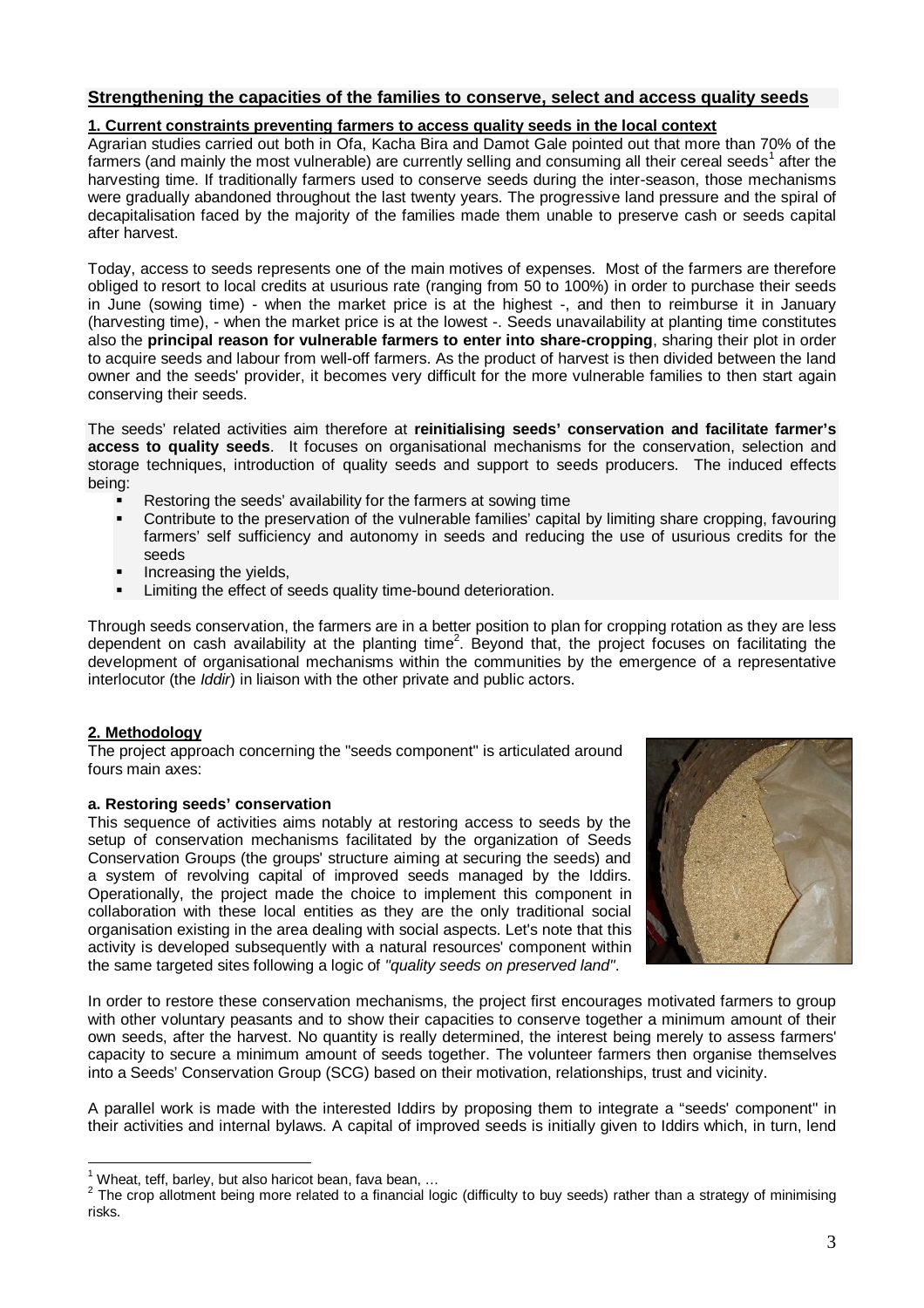them to the Seeds Conservation Groups on a revolving basis. The proposed seeds emanate from a selection

process as they were beforehand tested and assessed within the local agro-ecologic environment by the experts of the Ministry of Agriculture and the project. In exchange, the group commits to reimburse to the Iddir, the amount of seeds received just after the harvest time, and to conserve at least an equivalent amount within the group. This mechanism allows first to support the SCG in the formation of a seeds capital, then the Iddirs to progressively address requests of new SCG as the loan seeds are repaid back to them. As a community based organisation with a long experience in community assets management, Iddirs facilitate the respect of the commitment regarding the reimbursement and the conservation of the seeds (*the recorded values on the reimbursement rate from the SCG to the Iddir ranging everywhere between 90 and 100%*). Most



of the time, the Iddirs decide to integrate the seeds loan and refunding modalities in their internal bylaws. The management of reimbursement is thus ensured by the Iddir which can then progressively extend the access of quality seeds for new groups with a specific attention to consider the most precarious families. The regrouping is overall a mean to "secure" this capital as it is hard for a farmer to break a solidarity established within a group.



## **b. Favouring the introduction of improved and adapted varieties, in link with Research Centres**

If access to seeds is a general concern, the context of the intervention areas differs mainly by the respective altitude of the targeted Woredas (districts). The targeted areas in Kacha Bira and Hadero can be considered as a cereal (wheat) production area, whereas Damot Gale and Ofa shelter a more diversified cropping pattern. **The general objective is to promote an organisational mechanism that can then be used for the conservation and renewal of seeds and planting material in general**. Indeed, this model paves the way to other types of crops such vegetable gardening seeds, taro, triticale, yam<sup>3</sup>, cassava... Collaboration has notably been strengthened with Areka research center (Enset, taro) and Sawla substation center (on Cassava) to facilitate the introduction of adapted varieties within these communities.

The project proposes to the groups to organize with the Iddirs for the purchase of market-gardening seeds (cabbages, carrots, onions…) or other seedlings, tubers or cuttings. On the techniques, the groups are then backed by the project for the cultivation of these crops (i.e. rapid yam planting material multiplication, vegetable gardening cropping, techniques for Enset multiplication throughout the year, basket compost for cassava…).

 $\overline{a}$  $3$  Although cultivated for years (with notably endemic varieties), little attention has been paid to yam in these areas characterised by recurrent food crises. Yam provides however a valuable potential, particularly interesting during the bridging period, as early matured cultivars can fill seasonal gaps in food supply. Also, yam is highly appreciated by the local farmers notably during the Meskel and offers good food and market value.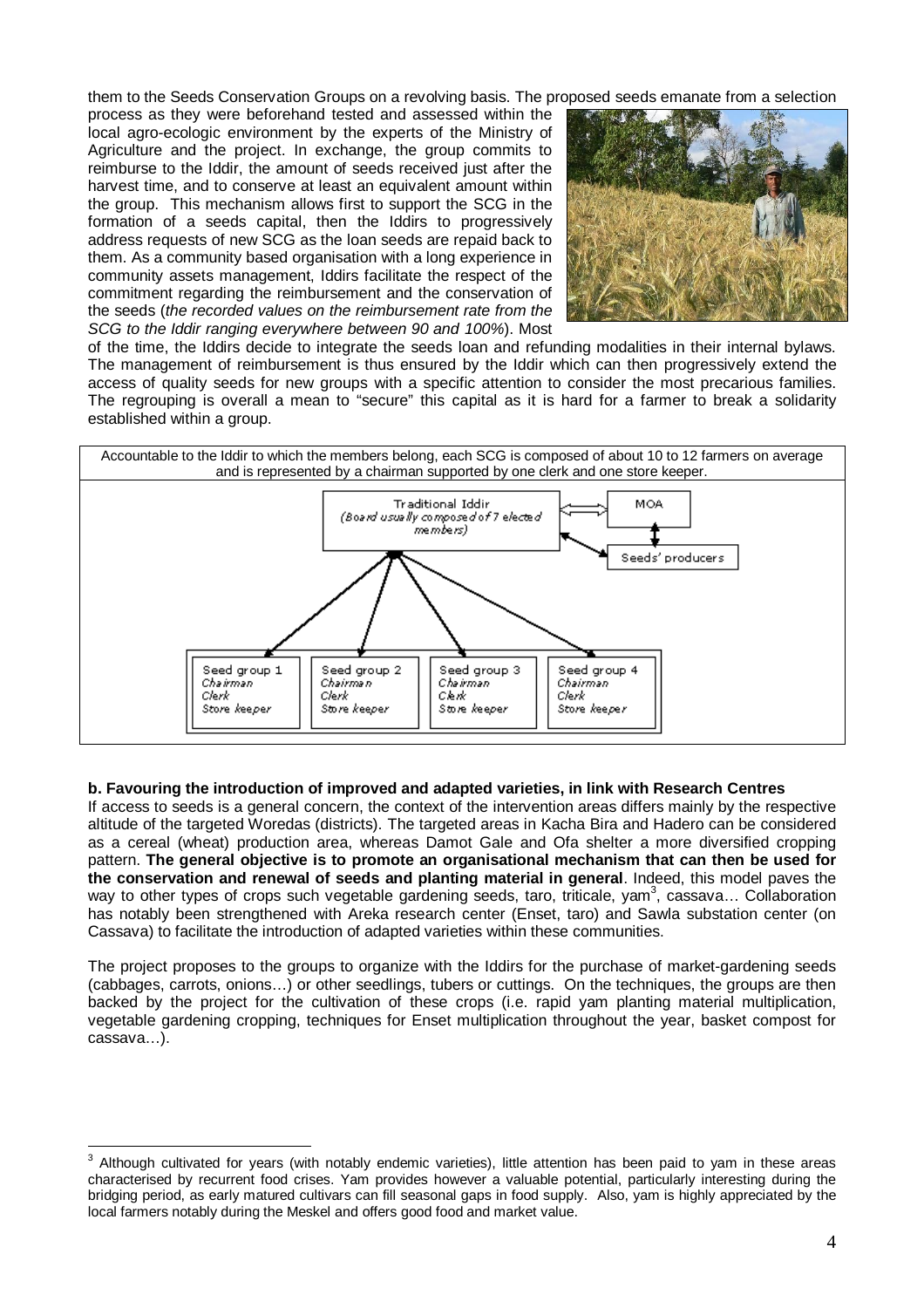#### **c. Promoting seeds' selection**

In a context where access to seeds of quality represents a real constraint, the introduction of improved (and "C1") seeds answers the problems of yield decreased observed throughout the years due to the degeneration (and non renewal) of the local seeds. Beyond facilitating the access for the farmers and Iddirs to quality seeds, the project also supports the farmers to better select the conserved seeds in order to slow down the phenomenon of depreciation and maintain the yield. A specific attention is given to the quality of the storage places.

#### **d. Facilitating a durable access to quality seeds**

A pilot experience has been undertaken jointly with the MOA on the establishment of local seeds' producers of wheat in 2008. **Generally, the access to seeds of quality represents a real obstacle in Ethiopia**. Despite the recent establishment of "local cooperatives" by the government, there are no effective channels today allowing communities to renew their seeds, nor stable networks between the seed enterprises, the Woredas and the farmers groups. In certain communities, improved seeds have been introduced 3 to 4 years ago by the project and the MOA; and the major stake for Iddir and the seed groups is now to renew their seeds. Moreover, for the local Agricultural Offices (ARDO<sup>4</sup>, which is the local branch of the MOA) to sustain and reproduce the results, **the availability of seeds of quality at the level of the Woreda constitutes an important prerequisite**. Therefore three options are under consideration:

- Reinforce the links between the seed enterprises of Awassa, of Areka and Addis-Abeba, the Agriculture Offices, the Iddirs and local seeds' producers. These companies appear to be interested to supply seeds' producers for a local multiplication provided that the seeds are actually redistributed and that the quality of the production can be validated by the MOA.
- The 2nd option aims at intervening with the co-operatives established in 2006 in order to reduce the disjunctions between the communities and the central co-operative of the Woreda.
- $\blacksquare$  A 3<sup>rd</sup> option could also be the development of a local production of seeds of quality with the support of the FAO and the involvement of the ARDO. Such collaboration has notably been developed between FAO and Inter Aide in Madagascar on rice seeds production.

Today, an interesting opportunity in supporting seed multiplication groups is provided by the new regional guidelines issued on seeds' multiplication (SNNPRS, 2008). At the same time seed initiatives start to be promoted at Woreda level: the farmers who were previously contracted individually by seed companies and research centres have recently been oriented towards groups for seed multiplication and marketing, opening the way for a decentralized and farming led seed multiplication and commercialization system. The policy change has made this option feasible. However, there is still an important need to develop the physical, technical and managerial capacity of those groups/cooperatives.



1: discussion with representatives of an Iddir of Damot Gale

2: access to planting material for yam is a main obstacle for the local production. The proposed<br>model allows facilitating its model allows facilitating access while diffusing technique of rapid multiplication

3: An Iddir leader presents the situation of his community. Supportive tools have been provided to the Iddirs to help them integrating these new responsibilities

4: local conservation system (locally made basked in bamboo) used by a Seed Conservation Group

5: Pigeon Pea (*cajanus cajan*) has also been introduced with the Iddirs (here on an anti-erosive embankment in Damot Gale after 6 months of complete dry)

 $\overline{a}$ **<sup>4</sup> Agricultural Resource Development Office – Woreda branch of the MOA under the Woreda Council**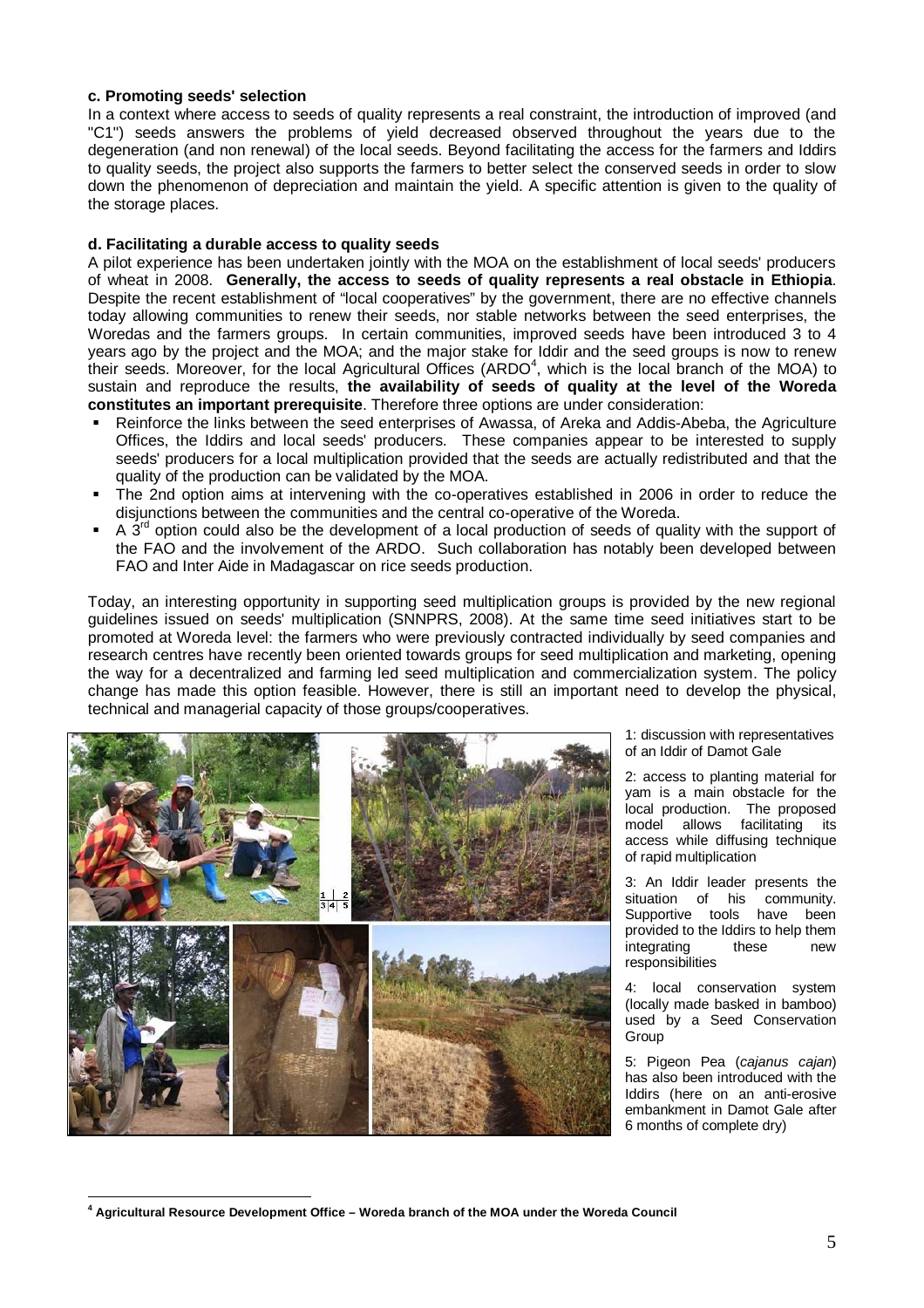# **3. Main varieties promoted**

The following table presents the main varieties that are promoted by the project in accordance with the MOA:

| Crop           | Variety                                                                 |
|----------------|-------------------------------------------------------------------------|
| Sweet potatoes | Falaha and Dubo1 in Kacha Bira/Hadero                                   |
| Irish potatoes | Jalana and Wachecha in Kacha Bira/Hadero                                |
| Taro           | Bolosso1 in Kacha Bira/Hadero                                           |
| Horse bean     | $CF-20$ DK                                                              |
| Triticale      | Minate in Kacha Bira/Hadero                                             |
| Cassava        | Killo - $44/772$ (nigeria)                                              |
| Wheat          | HAR 1868, 2536 and 1889 in Kacha Bira/Hadero, and HAR 604 in Damot Gale |
| Maize          | A511                                                                    |
| Yam            | local varieties                                                         |
| Haricot        | OMO-95 (RWR-719) and "Red Wolayta"                                      |

#### **4. Some indicators on the seeds' conservation scheme**

The following results concern a 3 years' project cycle conducted in 17 kebeles of 3 Woredas (Kacha-Bira, Hadero and Damot Gale). The promotion of the seeds' conservation scheme involving the Iddirs has been developed by Inter Aide in Ethiopia in the beginning of 2006.

The results of this component can be assessed through the following angles:

 $\triangleright$  First, the dynamic of the demand: the table below shows the evolution of the number of SCG and farmers involved in the seeds' conservation for the two main crops of the targeted areas. The community response may be rated as very positive, notably if we make a comparison for the wheat of the number of farmers involved with the total household living in the intervention area: 973 out of 1440 in Kacha Bira and Hadero (68%) and 1.209 out of 2.426 in Damot Gale (49%). The perception of benefits orally expressed and put forward by the farmers are: 1/ the yield of the new varieties introduced through the Iddir 2/ credit is no more needed 3/ "out of a group, no way to conserve at home" (*indeed, the collective aspect is a real guarantee preventing families from consuming their own seeds during the bridging period*).

This dynamic is also revealed in the number of groups formed by Iddirs themselves (representing about 35% of the total number of groups), through the reallocation of the seeds reimbursed by previous seed group members.

|                     |                            |            | 2006                       |            | 2007                       | 2008       |                            |  |
|---------------------|----------------------------|------------|----------------------------|------------|----------------------------|------------|----------------------------|--|
| Woreda              | Crop                       | <b>SCG</b> | <b>Members</b><br>involved | <b>SCG</b> | <b>Members</b><br>involved | <b>SCG</b> | <b>Members</b><br>involved |  |
| Damot gale          | Haricot bean (Belg season) |            | 72                         | 22         | 180                        | 57         | 468                        |  |
|                     | Wheat (Meher season)       | 33         | 381                        | 87         | 842                        | 141        | 1209                       |  |
| Kacha Bira - Hadero | Wheat (Meher season)       | 25         | 295                        | 54         | 650                        | 80         | 973                        |  |
|                     | Horse bean (Meher season)  |            | 17                         | 19         | 203                        | 30         | 298                        |  |
|                     | Triticale (Meher season)   |            |                            |            |                            | 8          | 96                         |  |

 Second, **the consistency of the participation**, confirmed by the rather low level of drop outs within the groups: 18% on average in Belg season 2008 in Damot Gale and 9% in Meher season 08/09 and 1% in Kacha Bira – and Hadero. Among wheat groups, 80% of farmers continue to conserve seeds in Damot Gale and more than 98% in Kacha Bira and in Hadero. As concerns haricot bean conservation, the drop out rate may be set at 18% as a whole. A deeper investigation is done to assess the level of vulnerability of the drop out farmers and also to compare the evolution of the groups' "profile" according to the source of their creation (promoted by the project or by Iddirs). The idea behind being that groups created by Iddirs concern certainly farmers less reactive to opportunities and may be basically more vulnerable.

The resistance of the seeds' conservation groups on the last year drought has demonstrated the relevance of instituting collecting seeds' conservation mechanisms. Only one seed group out of 141 "wheat" group faced problem in Damot Gale and zero in Kacha Bira and Hadero. All the other groups have subsisted meaning that, *at least*, the people have access to seeds for the Meher season, without having to decapitalise a step further in order to purchase the needed seeds at the end of the bridging period.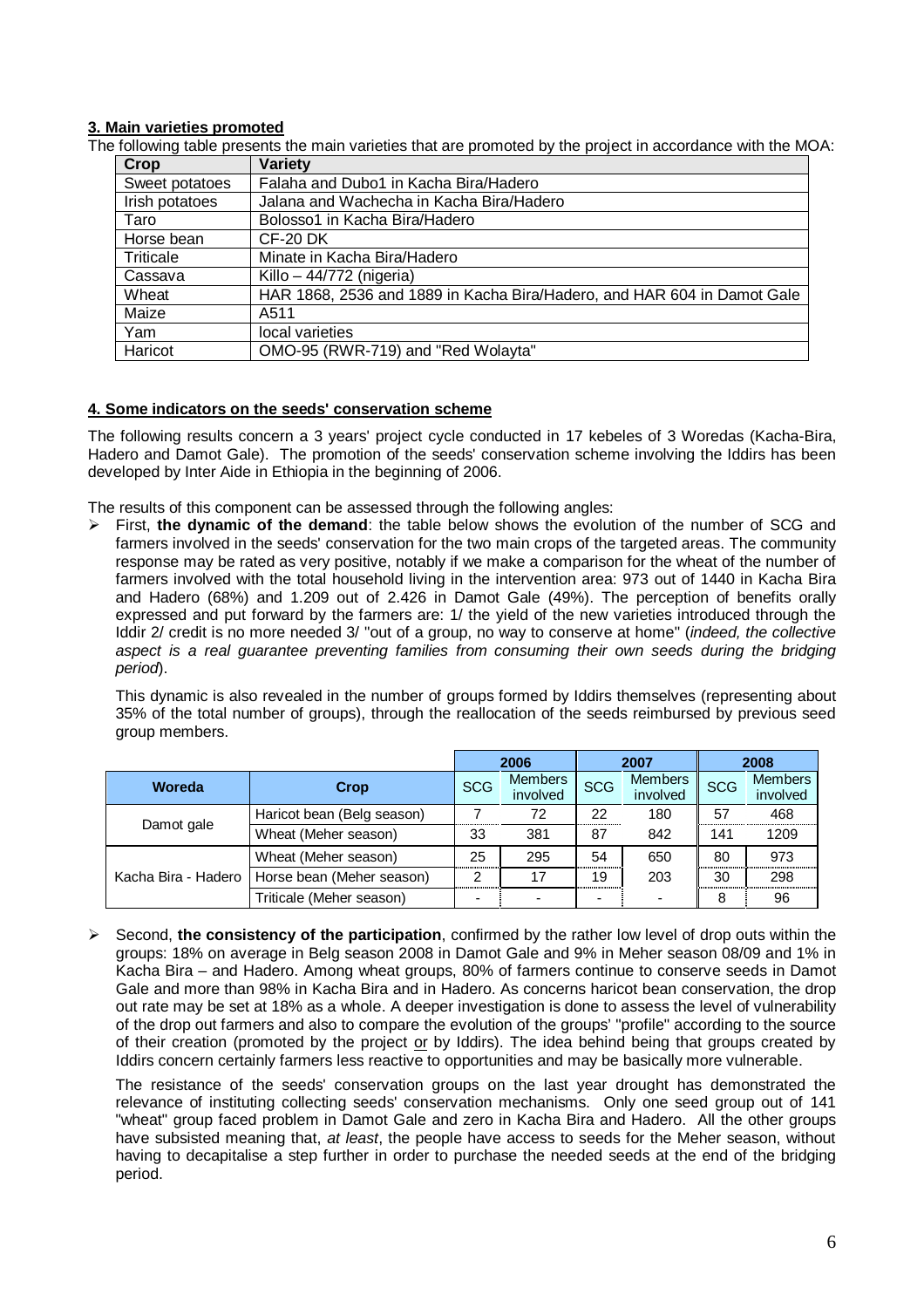- Third, **the level of the repayment rate**, as testified by a reimbursement rate of 94% in Damot Gale and 100% in Kacha Bira and Hadero. It is not a surprise as Iddirs have a strong expertise in dealing with loans, but it confirms the relevance of the organisational option selected.
- Fourth, **the global benefit this action generates**: savings by avoiding seeds purchase and interest repayment, gain in terms of production with a global yield average measured of 19 quintals/ha instead of 12 for local varieties.

The relevance of this component can also be seen through its **impact on the number of share croppers**. An assessment on the correlation between seed's conservation and sharecropping has been carried out in Kacha Bira on sample basis. The results, presented below, illustrate quite well the importance that represents seeds conservation in the assigned context as it has allowed decreasing by half the number of farmers engaged in sharecropping. These "sharecropping" farmers were obliged to share half of the harvest to the land holder only because they were not able to buy seeds. Most probably, those farmers were among the most vulnerable.

|                 |                |            |                    | <b>Share croppers</b> |      |      | Farmers taking a<br>seed credit |      |      | Farmers taking a<br>cash credit |      |      |
|-----------------|----------------|------------|--------------------|-----------------------|------|------|---------------------------------|------|------|---------------------------------|------|------|
| Name of kebele  | <b>Iddirs</b>  | <b>SCG</b> | Benef.<br>Since 06 | 2005                  | 2006 | 2007 | 2005                            | 2006 | 2007 | 2005                            | 2006 | 2007 |
| <b>Burchana</b> | 2              | 6          | 83                 | 22                    | 20   | 17   | 32                              | 18   | 8    | 46                              | 36   | 13   |
| Doreba          | $\overline{2}$ | 7          | 93                 | 45                    | 29   | 19   | 37                              | 18   | 10   | 16                              | 7    | 3    |
| Hoda            | $\overline{2}$ | 6          | 111                | 44                    | 42   | 25   | 38                              | 22   | 7    | 17                              | 19   | 8    |
| Homa            | $\overline{2}$ | 7          | 101                | 43                    | 38   | 19   | 22                              | 24   | 15   | 21                              | 18   | 11   |
| Eta             | 2              | 5          | 69                 | 51                    | 37   | 24   | 45                              | 25   | 11   | 45                              | 25   | 19   |
| Leini           | $\overline{2}$ | 7          | 82                 | 58                    | 44   | 21   | 55                              | 42   | 21   | 27                              | 17   | 4    |
| Hobicheka       | $\overline{2}$ | 7          | 86                 | 15                    | 16   | 8    | 15                              | 8    | 7    | 27                              | 14   | 7    |
| <b>Total</b>    | 14             | 45         | 625                | 278                   | 226  | 133  | 244                             | 157  | 79   | 199                             | 136  | 65   |
|                 |                |            |                    | 44%                   | 36%  | 21%  | 39%                             | 25%  | 13%  | 32%                             | 22%  | 10%  |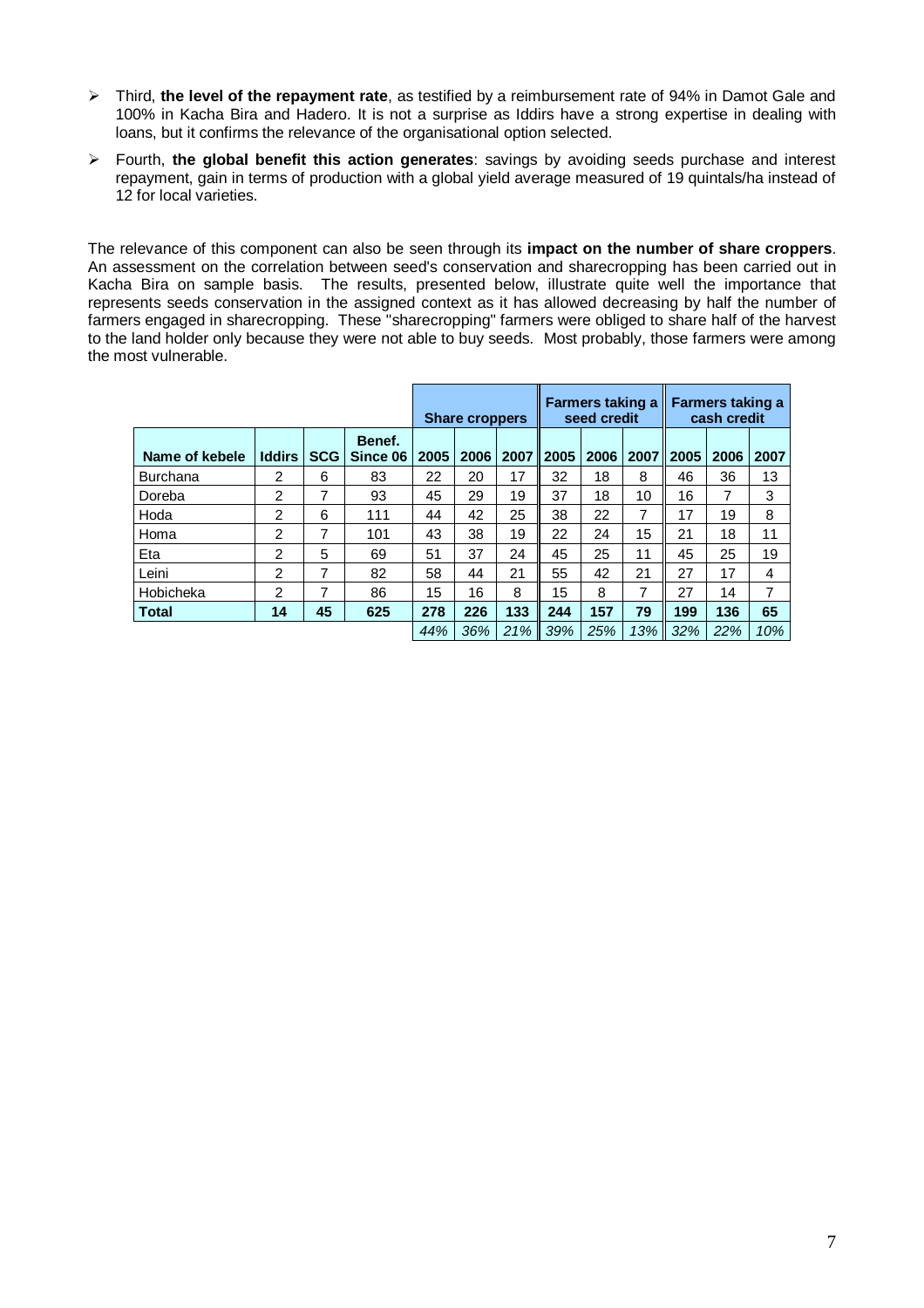# **Appendix 1: FROM IDDIRS TO "DEVELOPMENT-IDDIRS"**

The idea of "Development Iddir" was first suggested by Ato Getamesay, Project Officer in Damot Gale, in 2005 after some trials on the creation of "Farm Resource Management Groups" to improve access to seeds, seedlings and general agricultural inputs. Indeed, Iddirs constitute traditional bodies (probably the only traditional community representation form) that are recognised and accepted by the community. Added to that, Iddirs have acquired, throughout the time, a valuable experience on management (cash, goods, memberships…). It actually appeared more difficult to rely on tailor-made groups as the solidarity mechanisms required by activities such as collective seeds' management are difficult to initiate and sustain. The process of autonomisation of such "artificial" structure was thus questionable.

Several experiences were already tested in urban area notably on the domain of mutual insurance as described in articles wrote by Alula Pankhrust<sup>5</sup>. But few considerations of the Iddirs as a development actor in rural setups have been reported.

Even tough the model was initiated by the project, it was rapidly put forward by the communities themselves. The project chose therefore to develop the collaboration with the Iddirs on two domains: the natural resources and the seeds' management. Their role can be presented as followed:

Natural resource management:

- the conduction of an initial diagnosis of the natural resources within their sub-watershed
- the priorisation of the area and the mobilisation of the farmers
- the integration in their bylaws of community rules (in agreement with the community members, the kebele cabinet representatives and the DAs) related to soil conservation and management (individual and collective land)
- the management of a toolbank with the distribution, follow-up and recuperation of the tools
- the assessment of the progress carried out and the update and reorganisation of the plans

On seeds management

- Integrate the seeds' component in their internal bylaws
- Facilitate the organisation Seed Conservation
- Encourage farmers to conserve initial amount of seeds within Seed Conservation Groups (SCG)
- Prioritize and select SCG
- Establish agreements with the SCG on the seeds loan and refunding modalities (including selection of quality seeds)
- Follow and manage the reimbursements
- Follow the commitments of the SCG regarding seeds' selection and conservation

Basic tools have been developed to help the Iddirs in their tasks such as simple mapping for their natural resources' management and simple bookkeeping systems for seeds management. Also, a specific function within the project to support the Iddirs (and the seeds' conservation groups) has been created: the "socioorganiser"; his/her job consisting mainly in helping the Iddirs to reach a level of autonomy in the management of these two domains.

Today, a 3 years' collaboration with the "older partners Iddirs" constitutes a promising experience that could be extended, modelled and replicated. This assessment was shared by an external evaluation conducted in June 2008:

 $\overline{a}$ <sup>5</sup> See notably "Extending Insurance? Funeral Associations in Ethiopia and Tanzania" – 2004 written with Stefan Dercon, Tessa Bold and Joachim De Weerdt (OECD DEVELOPMENT CENTRE)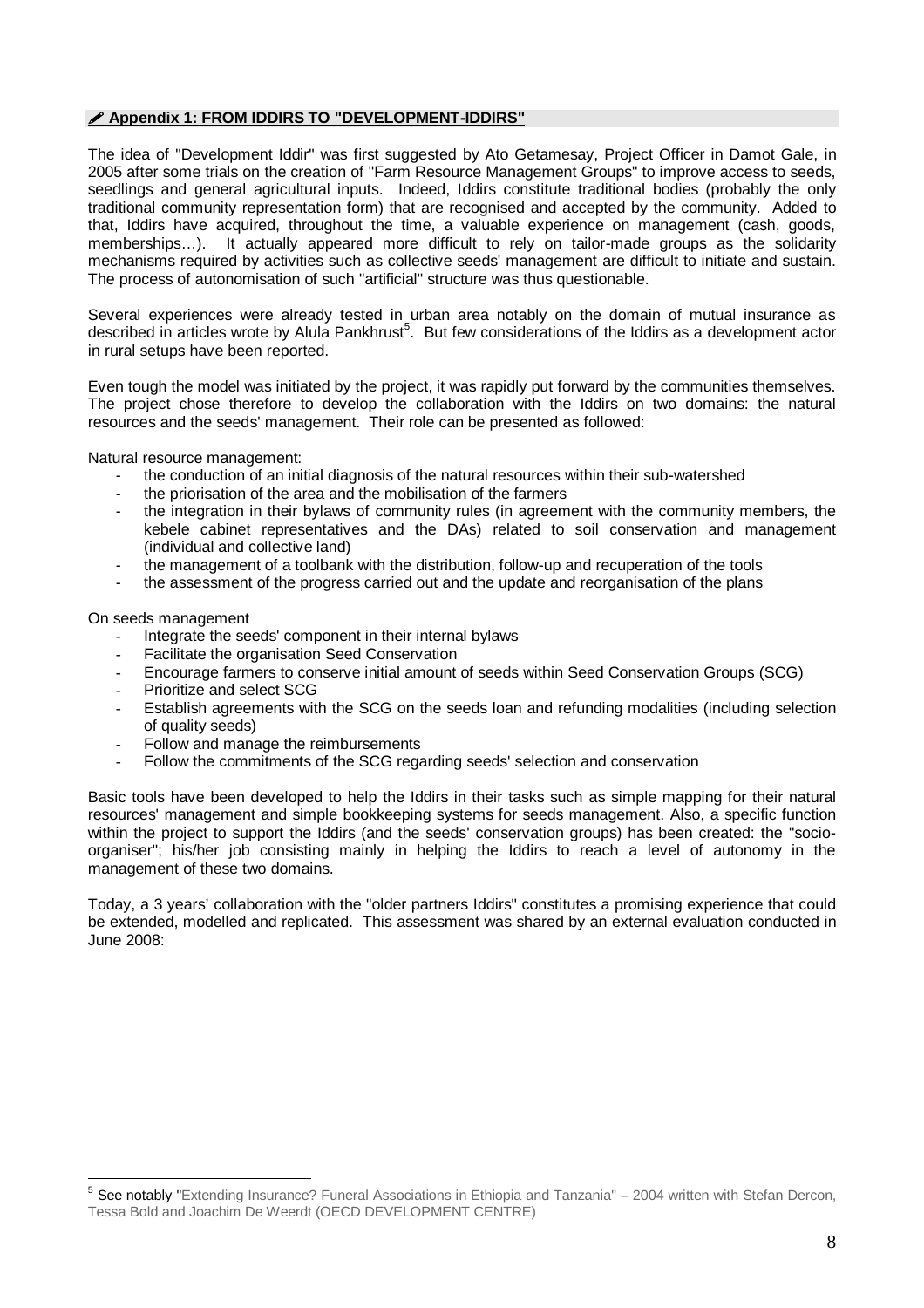*"Using Iddirs as Development Practitioners: experience of the last 3-4 decades shows that project accomplishments (be it food security projects or community water supply projects) that have been accomplished at great cost failed to make lasting impacts in terms of changing people's lives or have turned out to be good examples of good work badly done. This is partly because the communities did not believe in*  the work done, were not actively involved in implementation activities with a sense of ownership sufficiently *developed, or because the required follow up was not forthcoming from the relevant government offices (LDs). The key factor for these failures appears to be lack of effective community involvement and/or lack of follow up support by the relevant offices.* 

*IAF (Inter Aide France) seems to have taken stock of the situation and has, from the start, wanted to make sure that the communities get actively involved in actual program work. The way to make this happen was to involve traditional organizations as effective bridges to ensure community ownership of project work and project achievements. The social role of Iddirs proved beyond doubt their potential role in local development is being increasingly highlighted both in rural and urban areas and seems to be paying off in some places where sufficient effort has been put into binging about this change.*

*IAF has gone for maximizing the role of Iddirs as development practitioners in a local project setting. Existing Iddirs in the program Village Units have been approached and with the full agreement of the beneficiary communities and the Iddir leaderships themselves they have been transformed into 'development Iddirs' that would be responsible for all the project activities in their respective VUs. Several sessions of awareness creation training were conducted for the Iddir committees. A total of 60 Iddirs have been transformed into development Iddirs and 300 committee members took part in these trainings. As mentioned above, the training consisted of awareness creation on SWC activities, seed bank management, seed purchasing (vegetable seeds from a local dealer), general management of development activities within the VU, replication of actions, extension of activities to all VU beneficiaries, seed storage management (storage techniques, biological pesticides, aeration, etc.), tool bank management and use of project records as monitoring tools.* 

*The development Iddirs are now managing seed conservation schemes (seed banks), tool banks, water points and ensure that each farmer involved in the project works diligently on his/her farm plot including proper alignment of SWC structures, the structures being dug according to agreed specifications, and properly stabilized through vegetative cover. In the new arrangement the Iddirs committees play the leadership, the coaxing and enforcement role while the IAF animators, Development Agents and peer educators provide the technical support required to get the work done. It is noteworthy to point out that the Iddir committees in all the six VUs where the team had discussions with Iddir committees the latter exhibited confidence that they were taking their new roles very seriously and would continue to do so."*

Going further in this evaluation process would be very interesting also because such model could be used as a ground for further activities, provided of course that the bases are strong enough to manage it. Some of the Iddirs have notably evoked the idea of grains conservation. Centralisation of vegetable seeds' orders and organising grouped-purchases with private dealers has been successfully tested in both Woredas. Also, in a neighboured Woreda, an experience has been developed by the local NGO RCBDIA on the certification of communal land by the MOA, relying on a similar approach with the Iddirs.